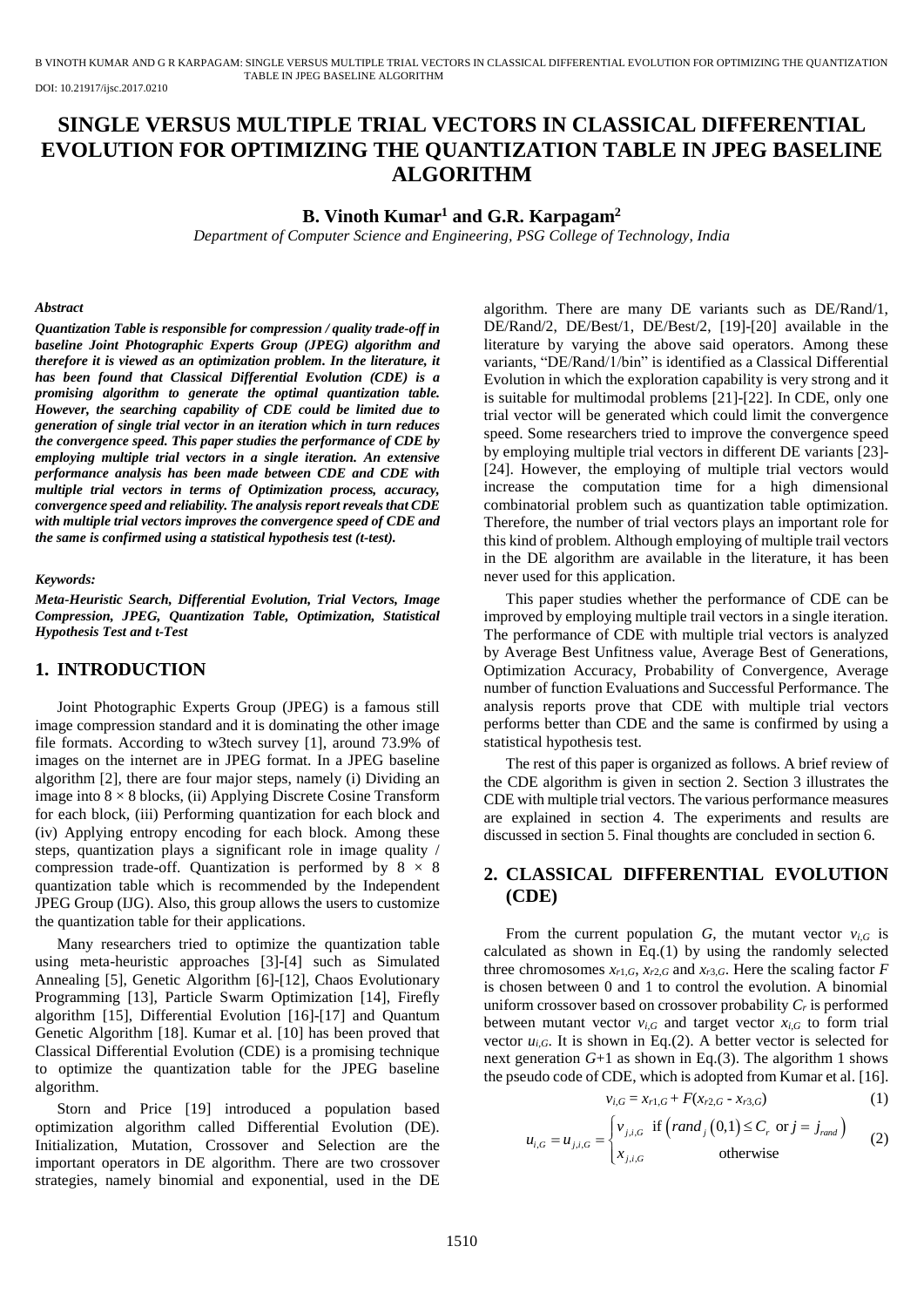$$
x_{i,G+1} = \begin{cases} x_{i,G} & \text{if } \left( \text{fitness}\left(x_{i,G}\right) \leq \text{fitness}\left(u_{i,G}\right) \right) \\ u_{i,G} & \text{otherwise} \end{cases}
$$
(3)

### **Algorithm 1: Classical Differential Evolution-Pseudo Code**

Initialize population of vectors randomly;

Evaluate the vectors;

While Maximum Generation not reached do

For all vectors do

Select the target vector;

Choose 3 vectors in the population randomly;

Compute the mutant vector;

Perform crossover between the target and mutant vectors to form trial vector;

Evaluate the trial vector;

Replace target vector by trial vector if unfitness value of trial vector is smaller than target vector;

End for

End while

Return best vector;

### **3. CDE WITH MULTIPLE TRIAL VECTORS**

The mutant vector in CDE is computed by taking the difference between two random vectors. But all difference vectors have a negative counterpart and an equal chance of being chosen [25].

$$
v_{i,G} = x_{r1,G} + F(x_{r2,G} - x_{r3,G})
$$
  
\n
$$
v_{\hat{i},G} = x_{r1,G} + F(x_{r3,G} - x_{r2,G})
$$
\n(4)

$$
u_{i,G} = u_{j,i,G} = \begin{cases} v_{j,i,G} & \text{if } \left(\text{rand}_j(0,1) \le C_r \text{ or } j = j_{\text{rand}}\right) \\ x_{j,i,G} & \text{otherwise} \end{cases}
$$
(5)

$$
u_{i,G} = u_{j,i,G} = \begin{cases} v_{j,i,G} & \text{if } (rand_j(0,1) \le C_r \text{ or } j = j_{rand})\\ x_{j,i,G} & \text{otherwise} \end{cases}
$$
(6)

$$
x_{i,G+1} =\begin{cases} x_{i,G} & \text{if } (fitness(x_{i,G}) \leq fines(x_{i,G})) \\ u_{i,G} & \text{otherwise} \end{cases}
$$
(3)  
the  
thm 1: Classical Differential Evolution-Pseudo Code  
re population of vectors randomly;  
the vectors;  
Maximum Generation not reached do  
all vectors do  
all vectors do  
all vectors of  
Solect the target vector;  
Choose 3 vectors in the population randomly;  
Compute the mutant vector;  
Perform crossover between the target and mutant vectors  
form trial vector;  
Evaluate the trial vector;  
revalue target vector by trial vector if unfitness value of  
Replace target vector by trial vector; if unfitness value of  
l vector is smaller than target vector;  
in the  
best vector;  
**DE WITH MULTIPLE TRIAL VECTORS**  
mutant vector in CDE is computed by taking the difference  
in two random vectors. But all difference vectors have a  
equation vectors. But all difference vectors by real  
to some order that and equal chance of being chosen [25].  

$$
v_{i,G} = x_{r1,G} + F(x_{r2,G} - x_{r2,G})
$$
(4)  

$$
v_{i,G} = u_{j,i,G} = \begin{cases} v_{j,i,G} & \text{if } (rand_j(0,1) \leq C, \text{ or } j = j_{rand}) \\ x_{j,G} & \text{otherwise} \end{cases}
$$
(5)  

$$
u_{i,G} = u_{j,i,G} = \begin{cases} v_{j,i,G} & \text{if } (rand_j(0,1) \leq C, \text{ or } j = j_{rand}) \\ x_{j,G} & \text{otherwise} \end{cases}
$$
(6)  

$$
x_{i,G+1} = \begin{cases} x_{i,G} & \text{if } (find_j(0,1) \leq C, \text{ or } j = j_{rand}) \\ x_{i,G} & \text{otherwise} \end{cases}
$$
(7)  

$$
x_{i,G+1} = \begin{cases} x_{i,G} & \text{if } (find_j(0,1) \leq C, \text{ or } j = j_{rand}) \\ u_{i,G} & \text{otherwise} \end{cases}
$$
  

$$
u_{i,G} = \begin{cases} x_{i,G} & \text{if } (find_j(0,1) \leq C, \text{ or } j = j_{mod}) \\ u_{i,G} & \text{otherwise} \end{cases}
$$
  

$$
u_{i,G} = \begin{cases} x_{i,G} & \text{if } (find_j(0,1) \leq C, \text{ or } j = j
$$

Here, the difference between two random vectors and its negative counterpart is taken; accordingly two separate mutant vectors are obtained. The CDE with multiple trial vectors is represented as DE/Rand/1\*/bin. The computation of mutant vector in the DE/Rand/1\*/bin is shown in Eq.(4). In each generation two separate trial vectors are computed which is shown in Eq.(5) and Eq.(6). Both the trial vectors are evaluated by fitness

 $\overline{\mathcal{L}}$ 

function and the best among them is considered to compare with the target vector, shown in Eq.(7).

### **4. PERFORMANCE MEASURES**

In order to compare the performance of CDE and CDE with multiple trial vectors (CDE-MTV), the measures given in Table.1 are taken from the paper [16] [17] to validate the efficiency of both algorithms.

| Table.1. Performance Measures to Evaluate the algorithms |  |  |
|----------------------------------------------------------|--|--|
|----------------------------------------------------------|--|--|

| <b>Measure</b>                                                  | <b>Description</b>                                                                                                                                                                                                                                                                                                                                                                              | <b>Evaluation</b><br>Criteria     |
|-----------------------------------------------------------------|-------------------------------------------------------------------------------------------------------------------------------------------------------------------------------------------------------------------------------------------------------------------------------------------------------------------------------------------------------------------------------------------------|-----------------------------------|
| <b>Average Best</b><br>Unfitness<br>Value $f_a(k)$              | Calculates the best unfitness value after<br>particular computation time $k$ , averaged<br>over the total number of independent<br>runs $n$ .<br>$f_a(k) = \frac{\sum_{nms=1}^{n} \text{Best Unfitness value}(k)}{n}$                                                                                                                                                                           | Entire<br>optimization<br>process |
| Average Best<br>of generation<br><b>BOG</b>                     | the<br>Calculates<br>best-of-generation<br>unfitness over all particular computation<br>time $k$ , and over the total number of runs<br>n.<br>$\overline{BOG} = \frac{1}{n} \frac{1}{k} \sum_{r=1}^{n} \sum_{q=1}^{k} f\left( BOG_{rg} \right)$<br>where $f(BOG_{rg})$ expresses the unfitness<br>value of the best solution at generation g<br>of run $r$ (among $n$ independent runs).        | Entire<br>optimization<br>process |
| Optimization<br>Accuracy Acck                                   | Determines the location of the best found<br>solution between the lower (worst known<br>solution) and upper bound (best known<br>solution). It may vary from 0 (worst) to 1<br>(best).<br>$Acc_k = \frac{f_a(k) - Min_s}{Max_s - Min_s}$<br>where, $f_a(k)$ = Average best Unfitness<br>value at a particular generation k.<br>$Min_s$ = Worst known solution, $Max_s$ =<br>Best known solution | Accuracy                          |
| Probability of<br>Convergence,<br>P                             | Calculates the number of successful<br>trials $(s)$ in<br>the total number<br>οf<br>independent runs $(n)$<br>$P=\frac{s}{n}$<br>It may vary from $0$ (worst) to $1$ (best).                                                                                                                                                                                                                    | Reliability                       |
| Average<br>number of<br>Function<br>Evaluations,<br><b>AFES</b> | Calculates the average number<br>οt<br>evaluations required to reach the vicinity<br>of the best known value in each<br>trial. A lower value is<br>successful<br>preferred.<br>$AFES = \frac{1}{S}\sum_{i=1}^{S}EVAL_{i}$<br>where, $EVAL_i$ = number of function<br>evaluation in the successful run i                                                                                         | Convergence<br>speed              |
| Successful<br>Performance,<br>SP                                | Calculates the ratio of average number of<br>function evaluations to the probability of<br>convergence                                                                                                                                                                                                                                                                                          | Convergence<br>speed              |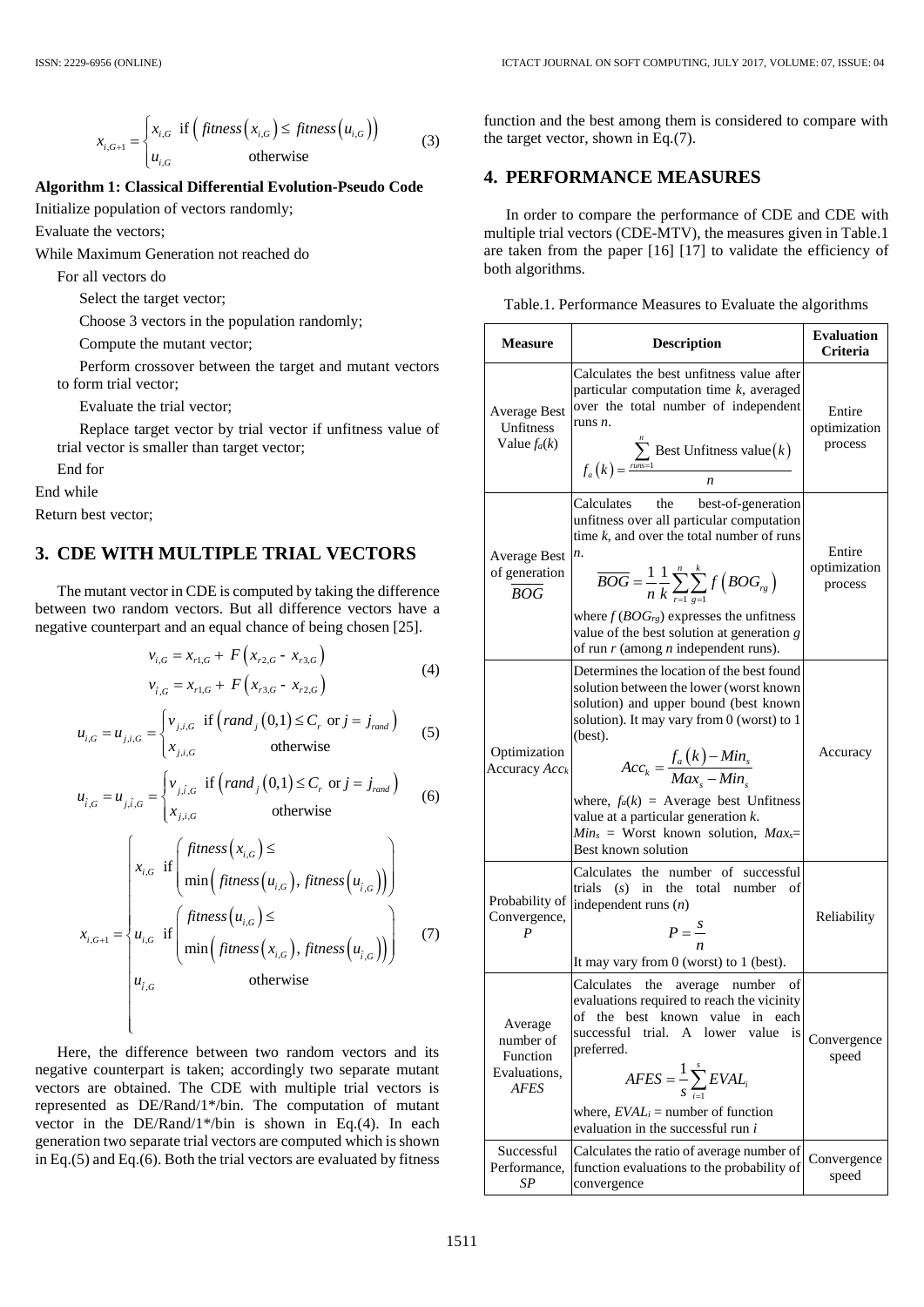| AFES                        | and<br>Reliability |
|-----------------------------|--------------------|
| A lower value is preferred. |                    |

# **5. EXPERIMENTAL RESULTS AND DISCUSSIONS**

The focus of this paper is to optimize the quantization table using CDE by employing multiple trial vectors. Here every Quantization table which is an 8×8 vector which has 64 elements. An unfitness function used in this study to evaluate the quantization table is shown in Eq.(8).

$$
\xi = a (8/B_r - \lambda)^2 + \varepsilon \tag{8}
$$

where,  $a =10$ ,  $B_r =$  Bit rate,  $\lambda =$  desired compression ratio = 8/(target bits per pixel),  $\varepsilon$  =Mean squared error.

For a basic understanding of CDE with multiple trial vectors, a simple example is shown in Table.2. In this example the initial population is 4, scaling factor  $F$  is a 0.3 and crossover probability is 0.8. The unfitness values of the initial population are {164.34, 476.45, 157.49, 193.48}.

For each generation the CDE with multiple trial vectors generates two trial vectors. The unfitness values of these trial vectors are compared with target vector and the one with least unfitness value is selected for next population. The unfitness values after two generations are {115.30, 146.98, 157.49, 136.79}.

The Algorithms are implemented in Matlab R2008b and Dell workstation of Intel® Xenon® CPU E3-1240 V3 @ 3.40 GHz processor with 16 GB of RAM. CDE and CDE with multiple trial vectors have been run for the standard benchmark images shown in Fig.1. All the images are grey scale with size of  $256 \times 256$ . The parameter settings for both the algorithms are shown in Table.3.

SP =  $\frac{AFESS}{P}$  and<br>
is preferred.<br>
L **RESULTS** and the studies is preferred.<br>
L **RESULTS** AND relative in the state of exerces we say an SER we convict in this state of the state of the state.<br>
and SER exerces the compr The programs executed 20 times for each image against each of the target bits/pixel: 0.75 and 1.0 and 1.5. The quality of quantization Table.is evaluated by employing two performance measures; Mean Squared Error (MSE) and Peak Signal to Noise Ratio (PSNR). The mean result among 20 runs for CDE-MTV based quantization table, CDE based quantization table and default JPEG quantization tables is presented in Table.4.

From the Table.4, it is clearly shown that CDE-MTV based quantization table yields better results than other two with less MSE and high PSNR. CDE-MTV quantization tables reduces the MSE on an average by 15.6% and 23.14% over the CDE based quantization tables and default JPEG quantization tables respectively.





Fig.1. Standard benchmark images (a) lena (b) camera man (c) barbara (d) couple (e) crowd (f) bridge (g) clock (h) baboon (i) pattern (j) montage

To analyze the performance of CDE and CDE with multiple trial vectors in detail, the measures given in Table.1 have been taken into consideration. These measures are calculated for ten different images shown in Fig.1 with three different target bits/pixel 0.75, 1.0 and 1.5 in 20 independent runs. The summary results of the performance measures are reported in Table.5- Table.10, and measure by measure analyzation is given in the subsequent paragraphs.

Table.5 shows the average best unfitness value at various computation times for different target bits/pixel. From the Table.5, it is clear that CDE with multiple trial vectors has better unfitness value over CDE after each particular computation time. In addition, CDE with multiple trial vectors achieves the better  $f_a(k)$  than CDE in 2000 seconds where the same is achieved by CDE within 4000 seconds.

Average best-of-generation for the periods 1 to 1000 seconds, 1001 to 2000 seconds, 2001 to 3000 seconds and 3001 to 4000 seconds are summarized in Table.6 for different target bits/pixel.

From the Table.6, it is clearly seen that the *BOG* of CDE with multiple trial vectors in each period is lesser than CDE, which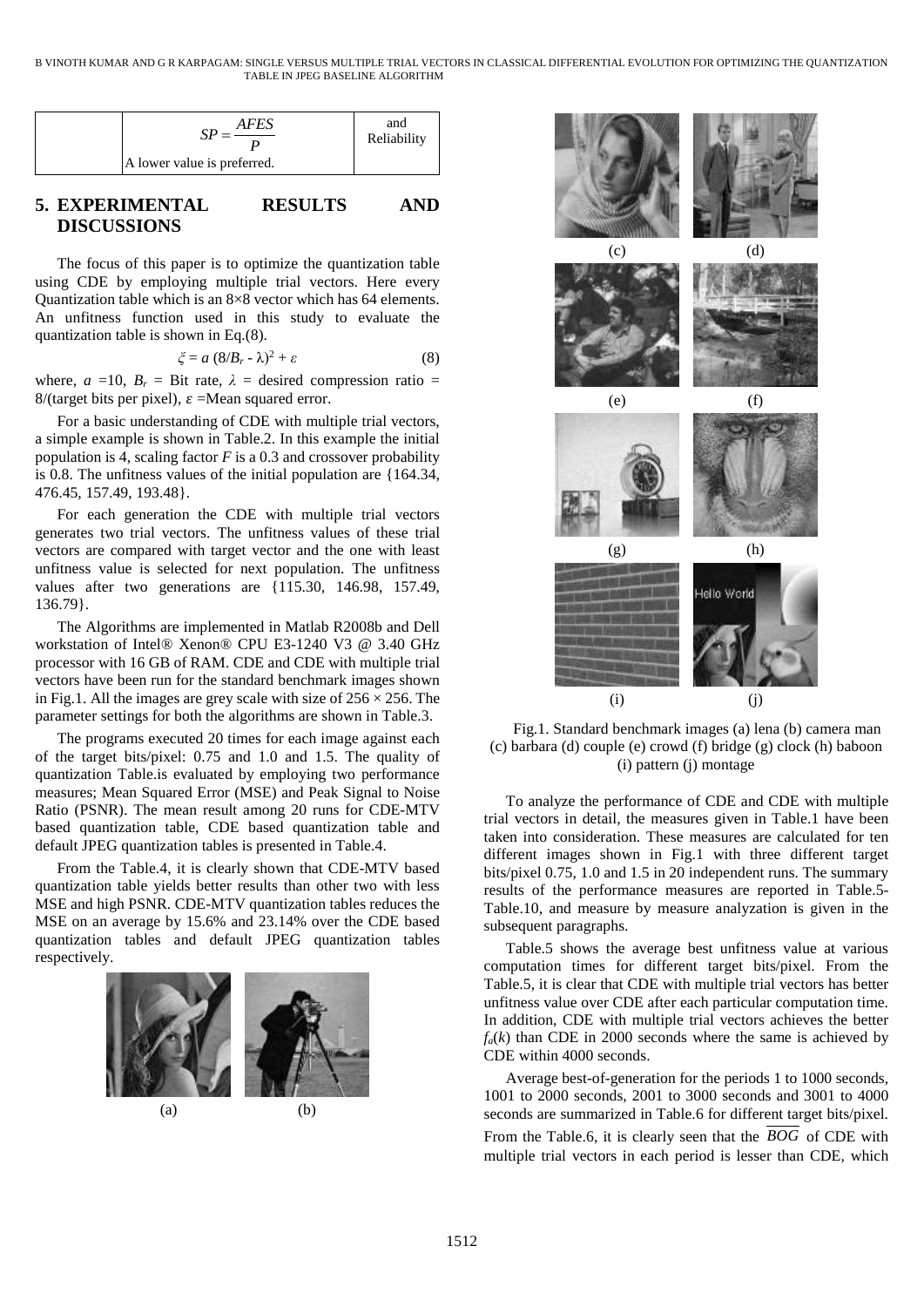confirms that CDE with multiple trial vector is better than CDE for the entire optimization process.

|                                                      | <b>First Generation Second Generation</b> |                                                        |                                |                                                        |  |  |  |  |  |  |  |
|------------------------------------------------------|-------------------------------------------|--------------------------------------------------------|--------------------------------|--------------------------------------------------------|--|--|--|--|--|--|--|
| <b>Initial</b><br>Trial<br><b>Population Vectors</b> |                                           | Selection/<br><b>Population for</b><br>next generation | <b>Trial</b><br><b>Vectors</b> | Selection/<br><b>Population for</b><br>next generation |  |  |  |  |  |  |  |
| 164.34                                               | 226.86<br>153.22                          | 153.22                                                 | 115.30<br>167.90               | 115.30                                                 |  |  |  |  |  |  |  |
| 476.45                                               | 363.43<br>195.02                          | 195.02                                                 | 272.23<br>146.98               | 146.98                                                 |  |  |  |  |  |  |  |
| 157.49                                               | 169.56<br>259.08                          | 157.49                                                 | 233.52<br>237.65               | 157.49                                                 |  |  |  |  |  |  |  |
| 193.48                                               | 144.33<br>203.89                          | 144.33                                                 | 152.92<br>136.79               | 136.79                                                 |  |  |  |  |  |  |  |

Table.2. An example for CDE with Multiple Trial Vectors progress

Table.3. Parameter settings for CDE and CDE with multiple trial vectors (CDE-MTV)

| <b>Parameter</b>             | <b>CDE</b> | <b>CDE-MTV</b>     |
|------------------------------|------------|--------------------|
| <b>Population Size</b>       | 32         | 32                 |
| <b>Scaling Factor</b>        | 0.3        | 0.3                |
| <b>Crossover Probability</b> | 0.8        | 0.8                |
| Computation time             | 4000 sec   | $4000 \text{ sec}$ |

Table.7 summarizes the optimization accuracy value after 1000, 2000, 3000 and 4000 seconds for different target bits/pixel. From the Table.7, it has been noted that the *Acc<sup>k</sup>* of CDE with multiple trial vectors in 2000 seconds is same as CDE in 4000 seconds, which shows CDE with multiple trial vectors is very close to an optimal solution in a lesser time.

Table.4. Comparison of image quality measures for CDE and CDE with Multiple Trial vectors (CDE-MTV)

| <b>Target Bits/Pixel</b> |                              |            | 0.75                 |            | 1                    | $1.5\,$    |               |  |
|--------------------------|------------------------------|------------|----------------------|------------|----------------------|------------|---------------|--|
| Image                    | <b>Ouantization</b><br>Table | <b>MSE</b> | <b>PSNR</b><br>in dB | <b>MSE</b> | <b>PSNR</b><br>in dB | <b>MSE</b> | PSNR<br>in dB |  |
|                          | <b>JPEG</b>                  | 51.96      | 31.01                | 34.29      | 32.81                | 19.26      | 35.31         |  |
| Lena                     | CDE                          | 46.83      | 31.46                | 35.61      | 32.65                | 19.87      | 35.18         |  |
|                          | <b>CDE-MTV</b>               | 43.58      | 31.77                | 27.39      | 33.79                | 14.69      | 36.5          |  |
|                          | <b>JPEG</b>                  | 66.24      | 29.95                | 44.25      | 31.71                | 22.29      | 34.68         |  |
| Camera<br>Man            | <b>CDE</b>                   | 54.73      | 30.78                | 35.34      | 32.68                | 20.06      | 35.15         |  |
|                          | <b>CDE-MTV</b>               | 51.81      | 31.02                | 30.41      | 33.34                | 12.98      | 37.03         |  |
|                          | <b>JPEG</b>                  | 61.71      | 30.26                | 41.93      | 31.94                | 16.92      | 35.88         |  |
| <b>Barbara</b>           | CDE                          | 51.05      | 31.09                | 33.38      | 32.39                | 16.39      | 36.02         |  |
|                          | <b>CDE-MTV</b>               | 43.33      | 31.79                | 29.56      | 33.46                | 11.67      | 37.49         |  |
| <b>Clock</b>             | JPEG.                        | 24.28      | 34.31                | 14.64      | 36.51                | 7.21       | 39.58         |  |
|                          | CDE                          | 24.73      | 34.23                | 17.91      | 35.63                | 9.95       | 38.19         |  |
|                          | <b>CDE-MTV</b>               | 21.97      | 34.75                | 13.56      | 36.84                | 5.93       | 40.43         |  |

|                | <b>JPEG</b>    | 157.67 | 26.19 | 120.02 | 27.37 | 75.77  | 29.37 |
|----------------|----------------|--------|-------|--------|-------|--------|-------|
| <b>Bridge</b>  | $\bf CDE$      | 150.09 | 26.4  | 113.16 | 27.63 | 81.22  | 29.07 |
|                | <b>CDE-MTV</b> | 145.64 | 26.53 | 98.41  | 28.23 | 62.76  | 30.19 |
|                | <b>JPEG</b>    | 49.57  | 31.21 | 34.31  | 32.81 | 19.49  | 35.27 |
| Couple         | <b>CDE</b>     | 48.15  | 31.34 | 36.94  | 32.49 | 22.44  | 35.06 |
|                | <b>CDE-MTV</b> | 45.03  | 31.63 | 29.90  | 33.4  | 14.94  | 36.42 |
|                | <b>JPEG</b>    | 40.51  | 32.09 | 27.25  | 33.81 | 14.77  | 36.47 |
| Crowd          | <b>CDE</b>     | 43.95  | 31.74 | 27.59  | 33.75 | 14.98  | 36.41 |
|                | <b>CDE-MTV</b> | 39.18  | 32.23 | 25.44  | 34.11 | 11.89  | 37.41 |
|                | <b>JPEG</b>    | 404.18 | 22.1  | 330.00 | 22.98 | 223.28 | 24.68 |
| <b>Baboon</b>  | $\bf CDE$      | 372.19 | 22.46 | 314.8  | 13.19 | 191.35 | 25.35 |
|                | <b>CDE-MTV</b> | 353.71 | 22.68 | 254.93 | 24.10 | 161.78 | 26.08 |
|                | <b>JPEG</b>    | 58.63  | 30.48 | 48.10  | 31.34 | 35.91  | 32.61 |
| <b>Pattern</b> | <b>CDE</b>     | 45.05  | 31.63 | 53.64  | 30.86 | 29.07  | 33.53 |
|                | <b>CDE-MTV</b> | 41.56  | 31.98 | 42.89  | 31.84 | 25.50  | 34.10 |
|                | <b>JPEG</b>    | 25.20  | 34.15 | 13.55  | 36.85 | 5.51   | 40.76 |
| Montage        | CDE            | 23.50  | 34.45 | 17.14  | 35.82 | 9.49   | 38.39 |
|                | <b>CDE-MTV</b> | 20.21  | 35.11 | 11.18  | 37.68 | 4.29   | 41.84 |

Table.5. Summary of Average Unfitness value for various bits/pixel

|      |                                    | <b>CDE</b>    |               |               |               | <b>CDE</b> with Multiple Trial<br><b>Vectors</b> |               |               |
|------|------------------------------------|---------------|---------------|---------------|---------------|--------------------------------------------------|---------------|---------------|
| bpp  | <b>Computation time in seconds</b> |               |               |               |               | <b>Computation time in seconds</b>               |               |               |
|      | After<br>1000                      | After<br>2000 | After<br>3000 | After<br>4000 | After<br>1000 | After<br>2000                                    | After<br>3000 | After<br>4000 |
| 0.75 | 116.99                             | 97.68         | 90.88         | 88.22         | 99.07         | 85.66                                            | 79.97         | 76.90         |
|      | 95.71                              | 78.31         | 71.45         | 68.86         | 86.99         | 72.44                                            | 66.41         | 63.31         |
| 1.5  | 68.53                              | 50.74         | 44.16         | 41.80         | 53.36         | 40.81                                            | 37.06         | 35.40         |
| Avg  | 93.75                              | 75.58         | 68.84         | 66.30         | 79.81         | 66.31                                            | 61.15         | 58.54         |

Table.6. Summary of Average best-of-Generations for various bits/pixel

|      |              | <b>CDE</b>                            |                    |                    | <b>CDE</b> with Multiple Trial<br><b>Vectors</b> |                 |                    |                    |
|------|--------------|---------------------------------------|--------------------|--------------------|--------------------------------------------------|-----------------|--------------------|--------------------|
| bpp  |              | <b>Computation time in</b><br>seconds |                    |                    | <b>Computation time in seconds</b>               |                 |                    |                    |
|      | 1 to<br>1000 | 1001 to<br>2000                       | 2001<br>to<br>3000 | 3001<br>to<br>4000 | 1 to<br>1000                                     | 1001 to<br>2000 | 2001<br>to<br>3000 | 3001<br>to<br>4000 |
| 0.75 | 139.66       | 105.19                                | 93.70              | 89.31              | 119.54                                           | 91.25           | 82.28              | 78.21              |
| 1    | 118.50       | 85.22                                 | 74.25              | 69.98              | 109.27                                           | 77.60           | 68.85              | 64.67              |
| 1.5  | 100.02       | 57.88                                 | 46.74              | 42.77              | 87.01                                            | 45.66           | 38.60              | 36.07              |
| Avg  | 119.39       | 82.76                                 | 71.57              | 67.36              | 105.27                                           | 71.50           | 63.24              | 59.65              |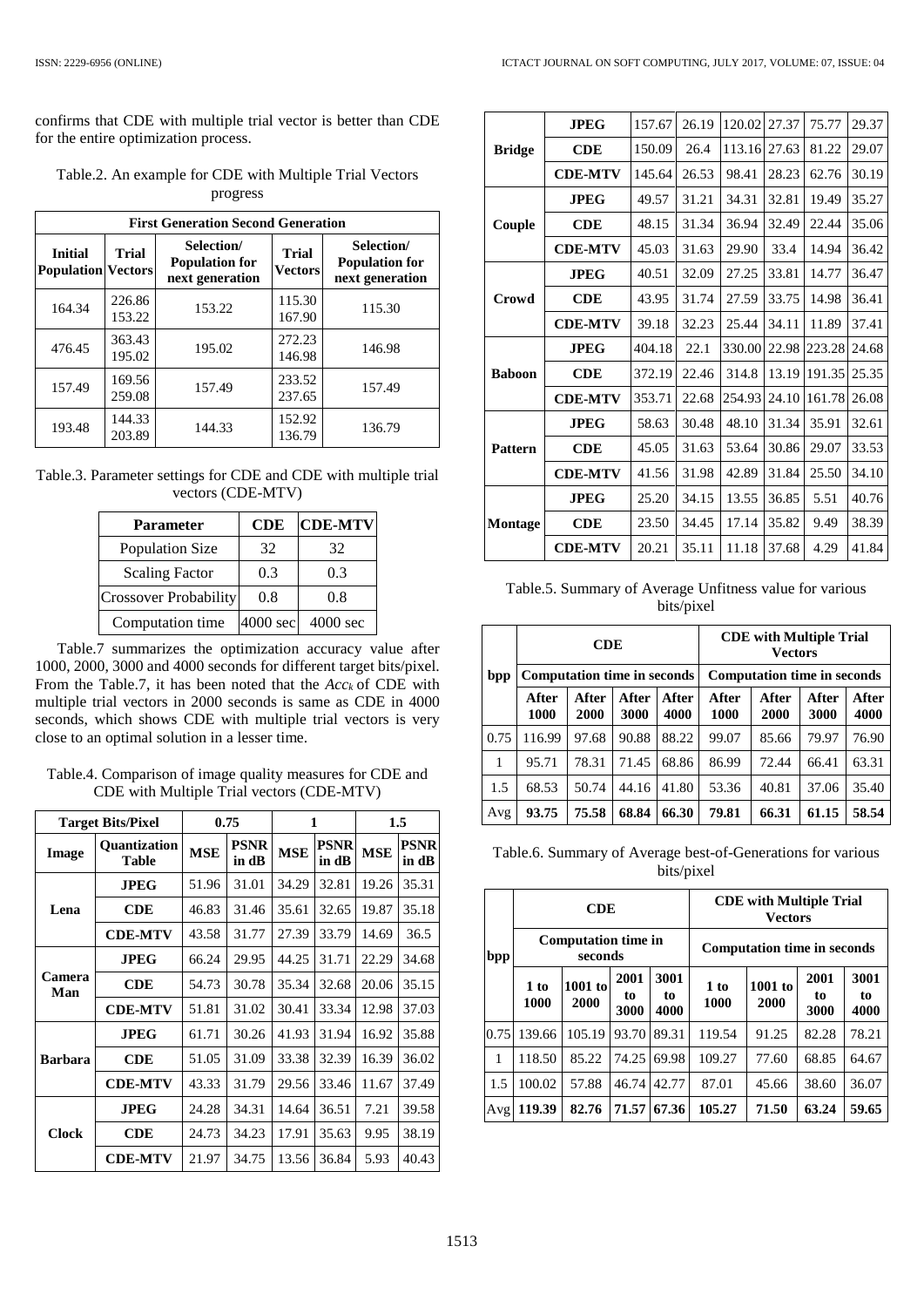|      |                                       | <b>CDE</b>    |               |                                    |               | <b>CDE</b> with Multiple Trial<br><b>Vectors</b> |               |               |
|------|---------------------------------------|---------------|---------------|------------------------------------|---------------|--------------------------------------------------|---------------|---------------|
| bpp  | <b>Computation time in</b><br>seconds |               |               | <b>Computation time in seconds</b> |               |                                                  |               |               |
|      | After<br>1000                         | After<br>2000 | After<br>3000 | After<br>4000                      | After<br>1000 | After<br>2000                                    | After<br>3000 | After<br>4000 |
| 0.75 | 0.61                                  | 0.79          | 0.86          | 0.88                               | 0.80          | 0.92                                             | 0.97          | 1.00          |
| 1    | 0.68                                  | 0.85          | 0.92          | 0.94                               | 0.78          | 0.91                                             | 0.97          | 1.00          |
| 1.5  | 0.76                                  | 0.89          | 0.94          | 0.95                               | 0.87          | 0.96                                             | 0.99          | 1.00          |
| Avg  | 0.68                                  | 0.84          | 0.90          | 0.93                               | 0.82          | 0.93                                             | 0.98          | 1.00          |

Table.7. Summary of Optimization Accuracy for various bits/pixel

The Table.8 shows the *P* measure of both the algorithms for different target bits/pixel. The *P* measure value of CDE showsthat it does not able to reach the optimal solution at all runs for all images within the preset maximum computation time, whereas CDE with multiple trial vectors is able to reach the optimal solution at all runs for all images. The Table.9 and Table.10 shows the AFES measure and SP measure of both the algorithms for different target bits/pixel. Both the measures prefer the lower values. From the Table.9 and Table.10, it is clear that CDE with multiple trial vectors is able to reach the optimal solution consistently within a lesser computation time. *AFES* and *SP* measures could not be calculated for CDE for some images because they do not produce any optimal solution over the preset maximum computation time.

Table.8. Probability of Convergence for various bits/pixel

| <b>Algorithm</b> |      | <b>CDE</b> |          |      |   | <b>CDE</b> with<br><b>Multiple Trial</b><br><b>Vectors</b> |  |  |
|------------------|------|------------|----------|------|---|------------------------------------------------------------|--|--|
| bpp              | 0.75 | 1          | 1.5      | 0.75 | 1 | $1.5\,$                                                    |  |  |
| Lena             | 1    | 0          | $\theta$ | 1    | 1 | 1                                                          |  |  |
| Camera man       | 1    | 1          | 0.8      | 1    | 1 | 1                                                          |  |  |
| <b>Barbara</b>   | 1    | 1          | 1        | 1    | 1 | 1                                                          |  |  |
| <b>Clock</b>     | 0.2  | 0          | $\theta$ | 1    | 1 | 1                                                          |  |  |
| <b>Bridge</b>    | 1    | 0.8        | $\theta$ | 1    | 1 | 1                                                          |  |  |
| Couple           | 0.8  | 0          | $\theta$ | 1    | 1 | 1                                                          |  |  |
| Crowd            | 0    | 0          | 0.2      | 1    | 1 | 1                                                          |  |  |
| <b>Baboon</b>    | 1    | 1<br>1     |          |      | 1 | 1                                                          |  |  |
| <b>Pattern</b>   | 1    | 0          | 1        | 1    | 1 | 1                                                          |  |  |
| Montage          | 1    | 0          | 0        | 1    | 1 | 1                                                          |  |  |

Table.9. Average Number of Function Evaluations for various bits/pixel

| <b>Algorithm</b> | <b>CDE</b> with<br><b>Multiple Trial</b><br>CDE |    |     |      | <b>Vectors</b> |     |
|------------------|-------------------------------------------------|----|-----|------|----------------|-----|
| bpp              | 0.75                                            | 1  | 1.5 | 0.75 |                | 1.5 |
| Lena             | 74                                              |    |     | 62   | 90             | 98  |
| Camera man       | 73                                              | 94 | 122 | 32   | 84             | 66  |

| <b>Barbara</b> | 58  | 66             | 112 | 50 | 54  | 72  |
|----------------|-----|----------------|-----|----|-----|-----|
| <b>Clock</b>   | 123 |                |     | 58 | 80  | 132 |
| <b>Bridge</b>  | 72  | 85             |     | 66 | 68  | 76  |
| Couple         | 105 |                |     | 34 | 96  | 98  |
| Crowd          |     | $\blacksquare$ | 129 | 72 | 132 | 112 |
| <b>Baboon</b>  | 86  | 61             | 62  | 66 | 54  | 46  |
| <b>Pattern</b> | 45  |                | 60  | 36 | 108 | 56  |
| Montage        | 103 |                |     | 36 | 106 | 108 |

The above analysis confirms that CDE with multiple trial vectors performs better than CDE; however, it is necessary to confirm the results statistically. Hence, one tailed t-test (hypothesis testing) is used to compare the performance of both the algorithms. As a null hypothesis,  $H_0$  is assumed that there is no significant difference between the CDE and CDE with multiple trial vectors, whereas the alternative hypothesis  $H_1$  is that CDE with multiple trial vectors is more efficient than CDE at the 5% significance level.

Table.10. Successful Performance for various bits/pixel

| <b>Algorithm</b> | <b>CDE</b> |        |       | <b>CDE</b> with Multiple Trial<br>Vectors |     |     |  |
|------------------|------------|--------|-------|-------------------------------------------|-----|-----|--|
| <b>Bpp</b>       | 0.75       | 1      | 1.5   | 0.75                                      | 1   | 1.5 |  |
| Lena             | 74         |        |       | 62                                        | 90  | 98  |  |
| Camera man       | 73         | 94     | 152.5 | 32                                        | 84  | 66  |  |
| <b>Barbara</b>   | 58         | 66     | 112   | 50                                        | 54  | 72  |  |
| <b>Clock</b>     | 615        |        |       | 58                                        | 80  | 132 |  |
| <b>Bridge</b>    | 72         | 106.25 |       | 66                                        | 68  | 76  |  |
| Couple           | 131.25     |        |       | 34                                        | 96  | 98  |  |
| Crowd            |            |        | 645   | 72                                        | 132 | 112 |  |
| <b>Baboon</b>    | 86         | 61     | 62    | 66                                        | 54  | 46  |  |
| <b>Pattern</b>   | 45         |        | 60    | 36                                        | 108 | 56  |  |
| <b>Montage</b>   | 103        |        |       | 36                                        | 106 | 108 |  |

Table.11. One tailed t-test results for different performance Measures

|                                        |                      | P value in t test    |                      |                             |                              |
|----------------------------------------|----------------------|----------------------|----------------------|-----------------------------|------------------------------|
| <b>Measures</b>                        | After<br>1000<br>sec | After<br>2000<br>sec | After<br>3000<br>sec | <b>After</b><br>4000<br>sec | <b>Significance</b><br>Level |
| Average Best<br><b>Unfitness Value</b> | 0.018                | 0.017                | 0.023                | 0.024                       |                              |
| Average Best of<br><b>Generations</b>  | 0.023                | 0.013                | 0.020                | 0.023                       | 0.05                         |
| Optimization<br>Accuracy               | 0.021                | 0.029                | 0.036                | 0.036                       |                              |

The statistical test is performed only for Average Best Unfitness value, Average Best of Generations, Optimization Accuracy, because for other measures CDE could not able to reach the vicinity of optimal solutions. One tailed t-test is performed on above said measures with 0.05 as the level of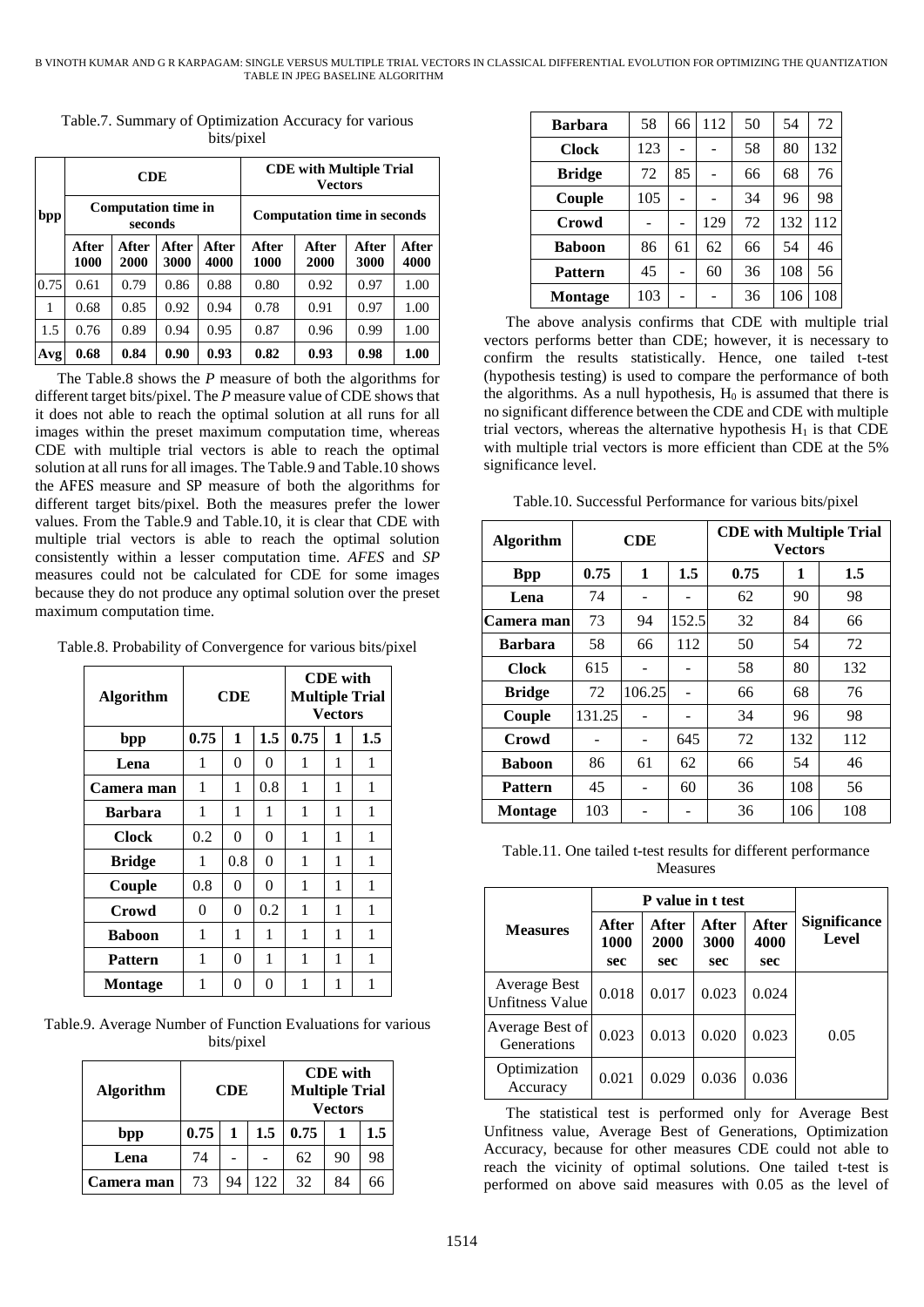significance  $(a)$  and their p-values are shown in Table.11. The null hypothesis is rejected, when the obtained p-value is less than *α*, otherwise it is not rejected. From the Table.11, it is observed that p-value of all performance measures is less than 0.05 which indicates the rejection of the null hypothesis  $H<sub>0</sub>$ . Therefore, the statistical results confirm that CDE with multiple trial vectors is more efficient than CDE with a confidence level of 95%.

### **6. CONCLUSIONS**

In this paper, a Classical Differential Evolution with multiple trial vectors has been proposed to search the optimal quantization table for the JPEG baseline algorithm. CDE with multiple trial vectors based quantization tables reduces the MSE on an average by 15.6% and 23.14% over the CDE based quantization tables and default JPEG quantization tables respectively. Employing multiple trial vectors in a single iteration accelerate the search which in turn improves the convergence speed. Also an extensive comparative analysis has been made between CDE and CDE with multiple trial vectors in terms of their optimization process, accuracy, convergence speed and reliability. The analysis report shows that CDE with multiple trial vectors guarantees an optimal solution in a lesser time. Also the empirical results have been confirmed by statistical hypothesis test (t-test). Possible direction for the future work includes the employing of different multiple trial vector generation strategies for this application by considering the time taken for computation.

### **REFERENCES**

- [1] W3Tech, "Usage of JPEG for websites", Available at:www.w3techs.com/technologies/details/im-jpeg/all/all. Accessed on 2017.
- [2] Gregory K. Wallace, "The JPEG still Picture Compression Standard", *Communications of the ACM-Special Issue on Digital Multimedia Systems*, Vol. 34, No. 4, pp.30-44, 1991.
- [3] S. Viswajaa, B. Vinoth Kumar and G.R. Karpagam, "A Survey on Nature Inspired Meta-Heuristics Algorithms in Optimizing the Quantization Table for the JPEG Baseline Algorithm", *International Advanced Research Journal in Science, Engineering and Technology*, Vol. 2, No. 4.pp. 114-123, 2015.
- [4] S.P. Naresh, B. Vinoth Kumar and G.R. Karpagam, "A Literature Review on Quantization Table Design for the JPEG Baseline Algorithm", *International Journal of Engineering and Computer Science*, Vol. 4, No. 10, pp. 14686-14691, 2015.
- [5] B.G. Sherlock, A. Nagpal and D.M. Monro, "A Model for JPEG Quantization", *Proceedings of International Symposium on Speech, Image Processing and Neural Networks*, pp. 176-179, 1994.
- [6] Yung-Gi Wu, "GA-based DCT Quantization Table Design Procedure for Medical Images", *IEE Proceedings-Vision, Image and Signal Processing*, Vol. 151, No. 5, pp. 353-359, 2004.
- [7] M.R. Boyandi, E. Dehghani and M.E. Moghaddam, "A Non-Uniform Image Compression using Genetic Algorithm", *Proceedings of 15th International Conference on Systems, Signals and Image Processing*, pp. 315-318, 2008.
- [8] Shuwang Chen, Tao An and Litao Hao, "Discrete Cosine Transform Image Compression Based on Genetic Algorithm", *International Conference on Information Engineering and Computer Science*, pp. 1-3, 2009.
- [9] Beatrice Lazzerini, Francesco Marcelloni and Massimo Vecchio, "A Multi-Objective Evolutionary Approach to Image Quality/Compression Trade-Off in JPEG Baseline Algorithm", *Applied Soft Computing*, Vol. 10, No. 1, pp. 548-561, 2010.
- [10] B. Vinoth Kumar, G.R. Karpagam and N. Vijaya Rekha, "Performance Analysis of Deterministic Centroid Initialization Method for Partitional Algorithms in Image Block Clustering", *Indian Journal of Science and Technology*, Vol. 8, No. 7, pp. 63-73, 2015.
- [11] B Vinoth Kumar and Karpagam Manavalan, "Knowledge based Genetic Algorithm Approach to Quantization Table Generation for the JPEG Baseline Algorithm", *Turkish Journal of Electrical Engineering and Computer Sciences*, Vol. 24. No. 3, pp. 1615-1635, 2016.
- [12] B Vinoth Kumar and Karpagam Manavalan, "A Problem Approximation Surrogate Model (PASM) for Fitness Approximation in Optimizing the Quantization Table for the JPEG Baseline Algorithm", *Turkish Journal of Electrical Engineering and Computer Sciences*, Vol. 24, No. 6, pp. 4623-4636, 2016.
- [13] S.M. Guo, J.S.H Tsai, W.H. Chang, B.H. Wu and S.J. Guo, "Chaos Evolutionary Programming based JPEG Quantization Table Generation Scheme", *Proceedings of 5th International Conference on Informatics and Systems*, pp. 1-7, 2007.
- [14] Huizhu Ma and Qiuju Zhang, "Research on Cultural-based Multi-Objective Particle Swarm Optimization in Image Compression Quality Assessment", *Optik-International Journal for Light and Electron Optics*, Vol. 124, No. 10, pp. 957-961, 2012.
- [15] Milan Tuba and Nebojsa Bacanin, "JPEG Quantization Tables Selection by the Firefly Algorithm", *Proceedings of International Conference on Multimedia Computing and Systems*, pp. 1-6, 2014.
- [16] B. Vinoth Kumar and M. Karpagam, "Differential Evolution versus Genetic Algorithm in Optimising the Quantisation Table for JPEG Baseline Algorithm", *International Journal of Advanced Intelligence Paradigms*, Vol. 7, No. 2, pp. 111- 135, 2015.
- [17] B. Vinoth Kumar and Karpagam Manavalan, "Knowledge based Differential Evolution Approach to Quantization Table Generation for the JPEG Baseline Algorithm", *International Journal of Advanced Intelligence Paradigms,* Vol. 8, No. 1, pp. 20-41, 2016.
- [18] B. Vinoth Kumar, G.R. Karpagam and S.P. Naresh, "Generation of JPEG Quantization Table using Real Coded Quantum Genetic Algorithm", *Proceedings of IEEE International Conference on Communication and Signal Processing*, pp. 1705-1709, 2016.
- [19] Rainer Storn and Kenneth Price, "Differential Evolution: A Simple and Efficient Adaptive Scheme for Global Optimization over Continuous Spaces", *Journal of Global Optimization*, Vol. 11, No. 4, pp. 341-359, 1997.
- [20] Swagatam Das and Ponnuthurai Nagaratnam Suganthan, "Differential Evolution: A survey of the State-of-the-Art",